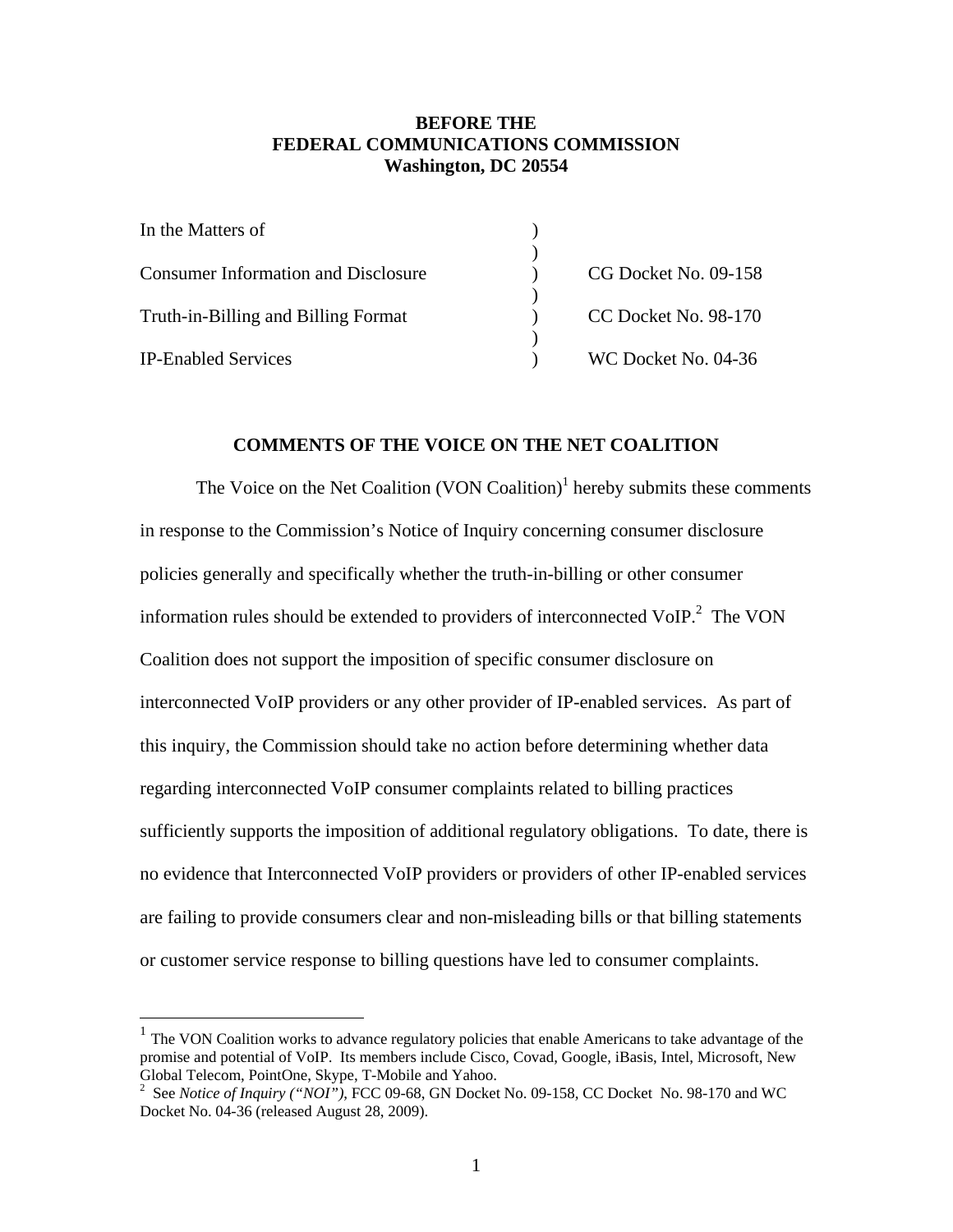#### **BACKGROUND**

 The truth-in-billing rules were adopted in 1999 to address a growing number of complaints concerning cramming, or the placing of unauthorized or deceptive charges on consumer bills by telecommunications carriers. $3$  The rules require generally that carrier bills be clearly organized, identify the service provider, contain full descriptions of charges, and provide information how the consumer can contest the charges.<sup>4</sup> The Commission did not seek to specify bill formats or details, recognizing that service providers were best left to the details, based on their own services and customer needs.

 In the NOI, the Commission is seeking comments on the benefit that consumers would derive if the Commission were to extend the truth-in-billing or other consumer information rules to providers of interconnected VoIP, relative to the burden that the requirement would impose on providers.<sup>5</sup> The Commission also seeks comment on whether certain rules may not be necessary for some services, and, if rules are applied, how complaints would be handled.<sup>6</sup> In addition, comments are requested on whether the Commission should require providers to include on their bills information how to contact the service provider via the Internet, or how to contact the Commission to file a complaint.<sup>7</sup>

#### **DISCUSSION**

<sup>3</sup> *Truth-in-Billing and Billing Format*, First Report and Order and Further Notice of Proposed Rulemaking, CC Docket No. 98-170, 14 FCC Rcd 7492 (1999) (*Truth-in-Billing Order and/or Further Notice*).<br><sup>4</sup> *First Report and Order and Further Notice of Proposed Rulemaking, 14 FCC Rcd 7492, 7496 (1999).* 

<sup>&</sup>lt;sup>5</sup> NOI, at para. 18. The Commission notes that this proposal is made in light of the trend for consumers to switch from traditional phone service to interconnected VoIP, citing one study that estimates that 30 million households will use VoIP for home phone service by 2010. Id. at note 42. While these comments focus on interconnected VoIP, we note that the NOI also asks whether the truth in billing rules should be applied to other services, such as broadband Internet access and subscription video. Id. at para 17. The VON Coalition also opposes application of the truth in billing rules to other IP-enabled services, which historically have never been regulated by the Commission.

 $<sup>6</sup>$  Id. at paras. 19-20.</sup>

 $<sup>7</sup>$  Id. at para. 51.</sup>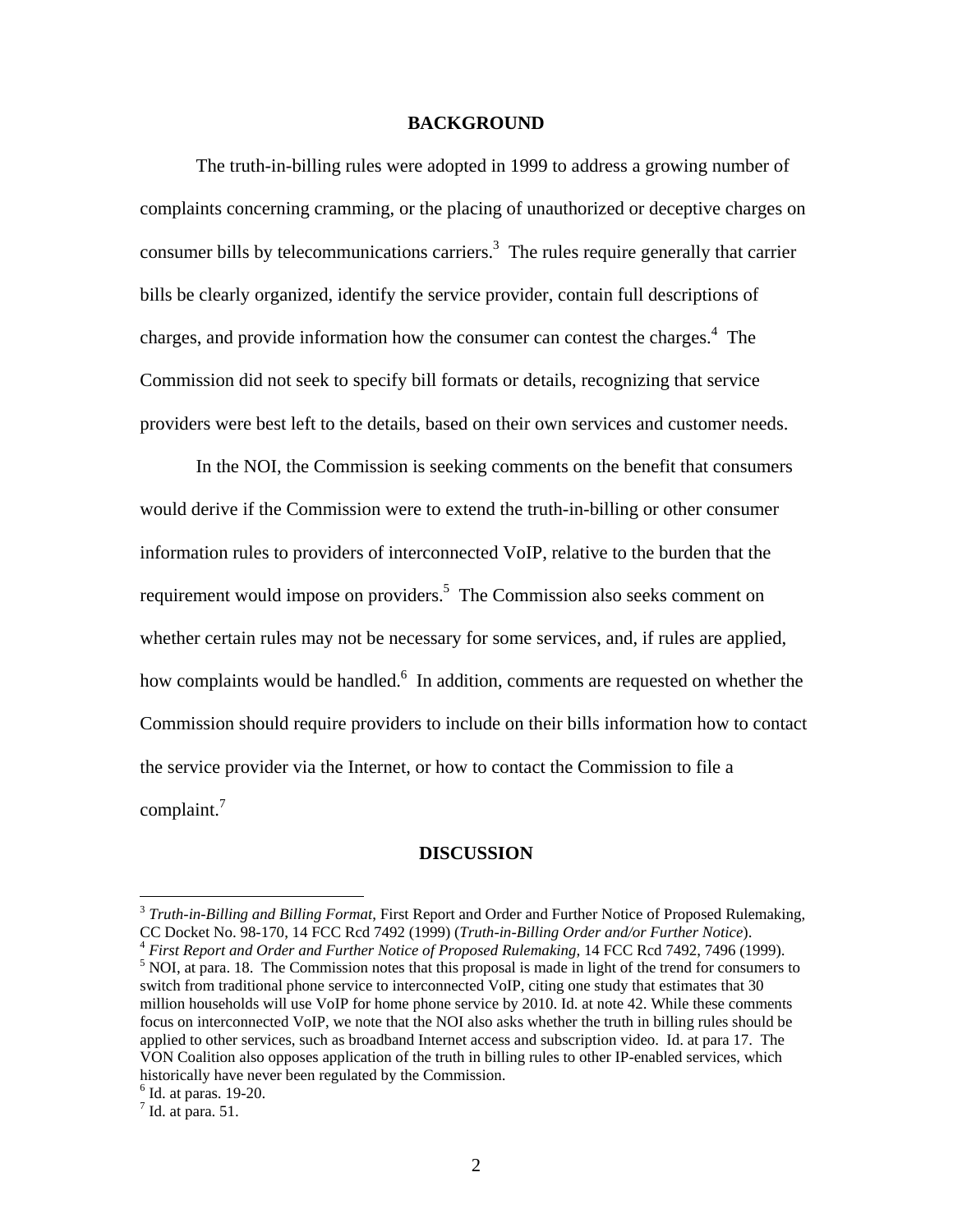The number of VoIP users is growing and will continue to grow as broadband availability and adoption increase. Consumers are increasingly taking advantage of the benefits of VoIP, including increased mobility, advanced functionality and lower costs. Fixed and nomadic VoIP services have become a mainstay in millions of homes, businesses and government offices throughout the country, and it is expected that mobile VoIP, which allows for the integration of a wireless handsets and VoIP networks and software applications, will provide a transformative experience for millions of wireless customers. $8<sup>8</sup>$ 

 What is less apparent, however, is whether any of these converts to VoIP have raised concerns that could somehow be addressed by expansion of the truth-in-billing rules to interconnected VoIP. When the FCC first began its examination of whether the truth-in-billing rules should be extended in their entirety to wireless carriers, the Commission concluded that there were insufficient wireless consumer complaints to impose the full panoply of obligations. Instead, the Commission waited an additional six years to ensure that it had sufficient data regarding complaints and wireless carrier actions to support the regulatory obligations. $9$  Similarly, the growth in the number of VoIP consumers alone does not provide sufficient evidence to conclude that Interconnected VoIP provider bills are leading to consumer confusion and dissatisfaction with current billing practices. The VON Coalition suggests that as part of this inquiry,

<sup>&</sup>lt;sup>8</sup> See, e.g., Nokia and Skype Partnering in Mobile,

http://share.skype.com/sites/en/2009/02/nokia\_and\_skype\_partnering\_in.html (Feb. 17, 2009); *Vonage Mobile for iPhone and Blackberry now ready for download, FierceVoIP, October 5, 2009;* 

<sup>&</sup>lt;sup>9</sup> See Second Report and Order, 20 FCC Rcd 6448 at para. 16.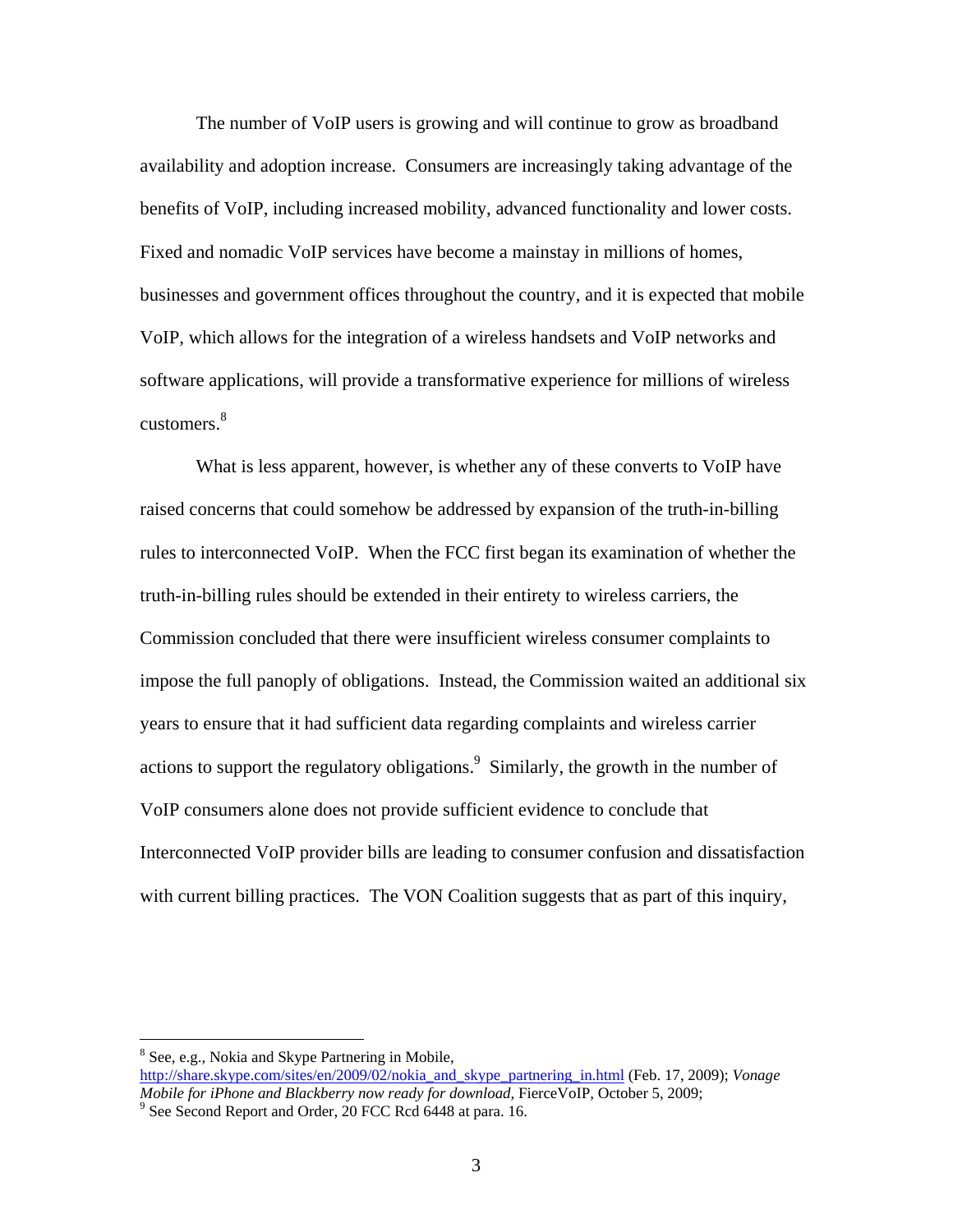the Commission examine the customer billing complaints related to Interconnected VoIP collected through its online, informal complaint application tool.<sup>10</sup>

 The VON Coalition agrees that consumers should have access to clear, well organized, and non-misleading information about the services they are purchasing. However, the market for communications products and applications as well as the underlying telecommunications services has changed dramatically since the Commission first adopted the truth-in-billing requirements. For instance, since broadband access is generally required to purchase interconnected VoIP, one possible explanation is that interconnected VoIP users have access to sufficiently clear information through the Internet. VoIP service provider websites generally have comprehensive information on service plans and offerings, as well as pricing and terms and conditions.<sup>11</sup> There are also online tools and toll- free numbers to provide support for billing or technical problems. For example, Vonage provides an online sample bill that not only includes all services charges but also provides hyperlinks to details about regulatory compliance charges and surcharges.<sup>12</sup>

 Moreover, certain characteristics of the interconnected VoIP market differ dramatically from the market for carrier delivered telecommunications services. There are a variety of competitive and complementary VoIP products available to consumers to meet their communications needs. For instance, consumers have the choice of free,

<sup>&</sup>lt;sup>10</sup> The online complaint form can be found at  $\frac{http://esupport.fcc.gov/complains.htm}{http://esupport.fcc.gov/complains.htm}$ . The VoIP option also includes Internet Service. Presumably the number of complaints filed in this category is so small that the totals do not earn any mention in the Commission's quarterly review of filed complaints and inquiries. See, e.g, Report on Informal Consumer Inquiries and Complaints, 1<sup>st</sup> Quarter Calendar Year 2009, (released September 8, 2009), which can be retrieved at http://www.fcc.gov/cgb/quarter/welcome.html  $11$  See. e.g., the website for 8X8, a provider of residential and commercial VoIP services at http://www.8x8.com/residential\_services. The number of billing disputes may also be reduced because

most VoIP providers offer bundled, single price services for local, long distance and custom features, and limit any usage based charges.

<sup>&</sup>lt;sup>12</sup> See, http://www.vonage.com/support.php?subtopic=18&topic=6.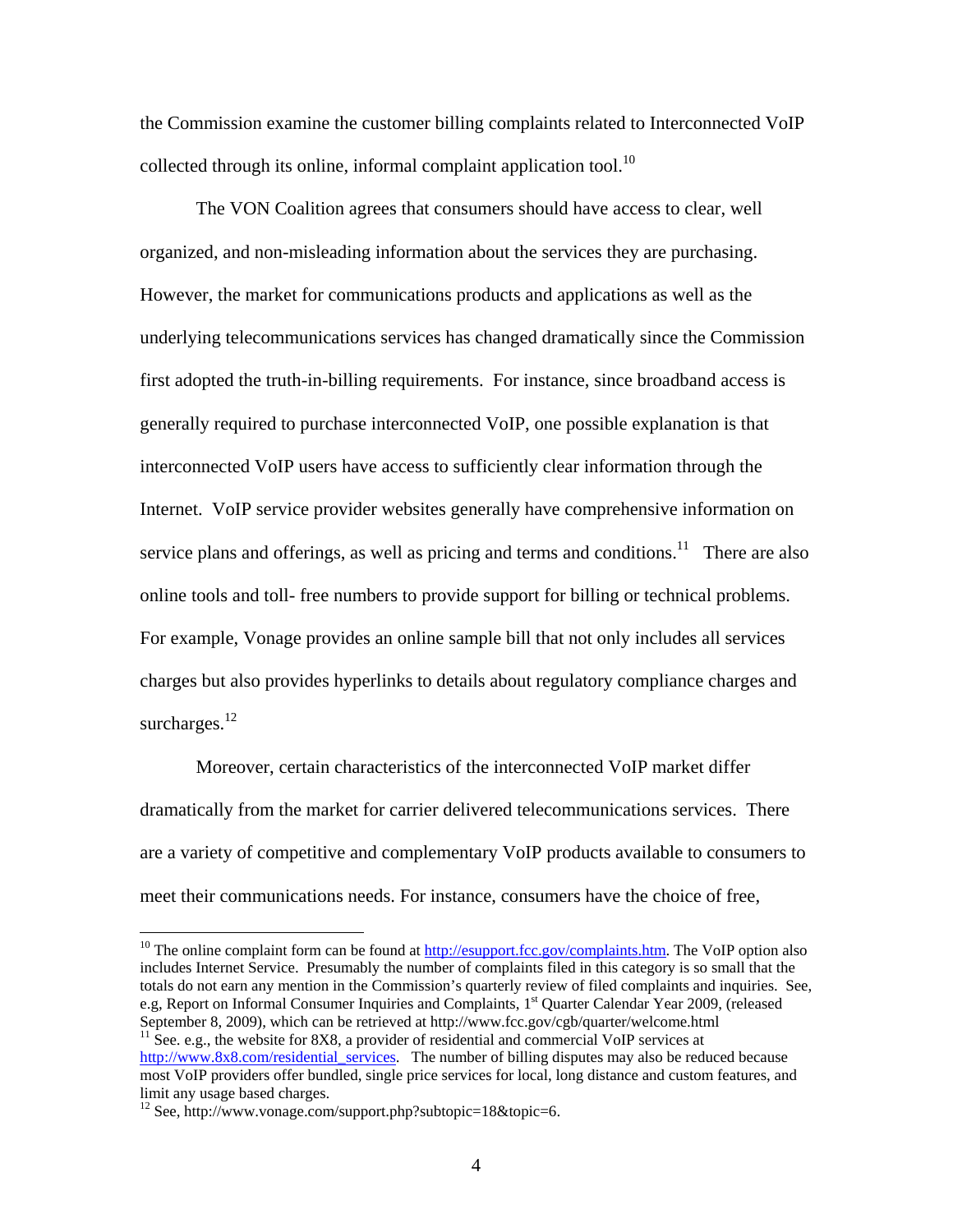software enabled products, voice services that are bundled with the transmission service, and products that are available from "over the top" providers unrelated to the transmission provider. The key to ensuring that consumers are able to "vote with their feet" and protect themselves when they feel aggrieved by a particular provider is for the Commission to ensure the regulatory environment fosters innovation and competition in the VoIP marketplace – which in the long run – is the most effective way to ensure that service providers will act in the best interest of their customers. In addition, disgruntled VoIP customers have multiple options to express dissatisfaction with unresponsive service providers through online discussion groups and rating organizations. Potential customers can read these reviews and decide for themselves whether to switch to a VoIP service provider. These sites are likely heavily relied upon for discriminating consumers shopping for a VoIP service provider.<sup>13</sup>

 Further, the VON Coalition strongly opposes expansion of the Commission's authority under Section 208 to interconnected VoIP providers, even if such authority is limited to truth-in-billing informal complaints. Section 208 establishes a private right of action against common carriers. As an initial matter, the Commission has yet to classify whether interconnected VoIP is an information or telecommunication service (or a common carrier). While the Commission has imposed certain obligations on interconnected VoIP providers (i.e., CALEA, E911, USF and number portability), and has the authority to enforce noncompliance with those requirements, creating private rights of action for individual customers to file complaints at the FCC or in a federal court exposes VoIP providers who are not common carriers to potential liability that

<sup>&</sup>lt;sup>13</sup> See, e.g., DSL Reports, forum on VoIP providers, at http://www.dslreports.com/forums/59.